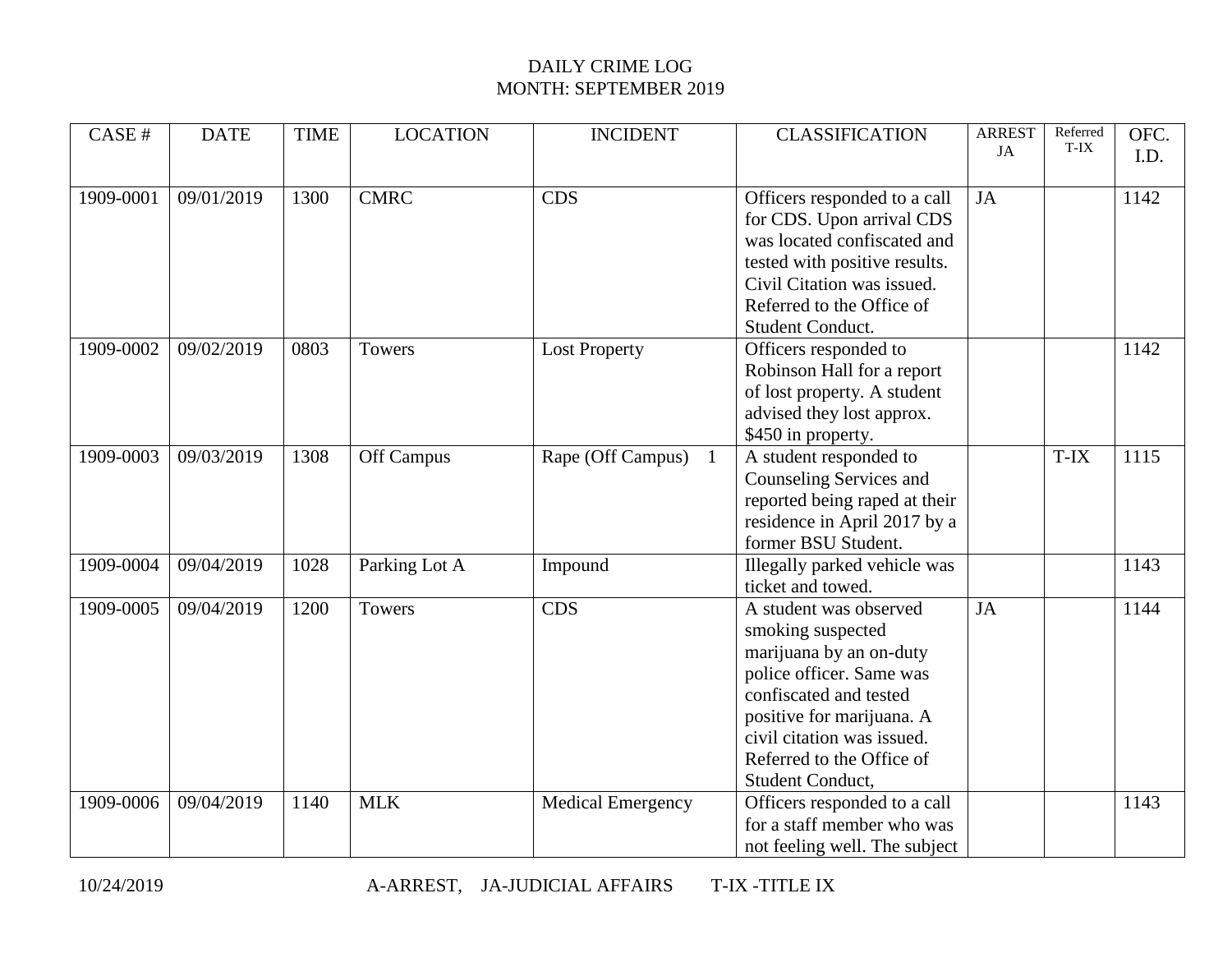|           |            |      |                         |                                      | refused medical attention<br>and advised a family<br>member would transport<br>them to the hospital.                                                                                                              |           |            |      |
|-----------|------------|------|-------------------------|--------------------------------------|-------------------------------------------------------------------------------------------------------------------------------------------------------------------------------------------------------------------|-----------|------------|------|
| 1909-0007 | 09/05/2019 | 1131 | McKeldin Gym            | <b>Lost Property</b>                 | Officers responded for a<br>Walk-in theft report. A<br>student advised they lost a<br>clutch bag containing<br>various items. Investigation<br>is being conducted.                                                |           |            | 1143 |
| 1909-0008 | 09/05/2019 | 1551 | Issued in Error         | Issued in Error                      | See ACRES Report<br>#HD11440008                                                                                                                                                                                   |           | $\rm I\!E$ |      |
| 1909-0009 | 09/05/2019 | 2310 | <b>Unknown Location</b> | <b>Lost Property</b>                 | A student reported to police<br>they lost their personal<br>belongings. Investigation is<br>being conducted.                                                                                                      |           |            | 1151 |
| 1909-0010 | 09/06/2019 | 0927 | <b>JEP</b>              | Misc. Incident<br>(Domestic Dispute) | Officers responded to a call<br>for a domestic dispute<br>Witnesses advised of a<br>couple having an argument<br>in the JEP building. An<br>interview of the subjects<br>revealed there was no<br>disturbance.    | <b>JA</b> |            | 1143 |
| 1909-0011 | 09/06/2019 | 1319 | <b>Holmes Hall</b>      | <b>CDS</b>                           | Students were observed<br>smoking suspected<br>marijuana. Officers<br>responded, tested same with<br>positive results and issued<br>civil citations accordingly.<br>Referred to the office of<br>student Conduct. | JA        |            | 1143 |
| 1909-0012 | 09/07/2019 | 1212 | <b>Wellness Center</b>  | <b>Medical Emergency</b>             | Officers responded to a call<br>for a sick person. EMS was                                                                                                                                                        |           |            | 1115 |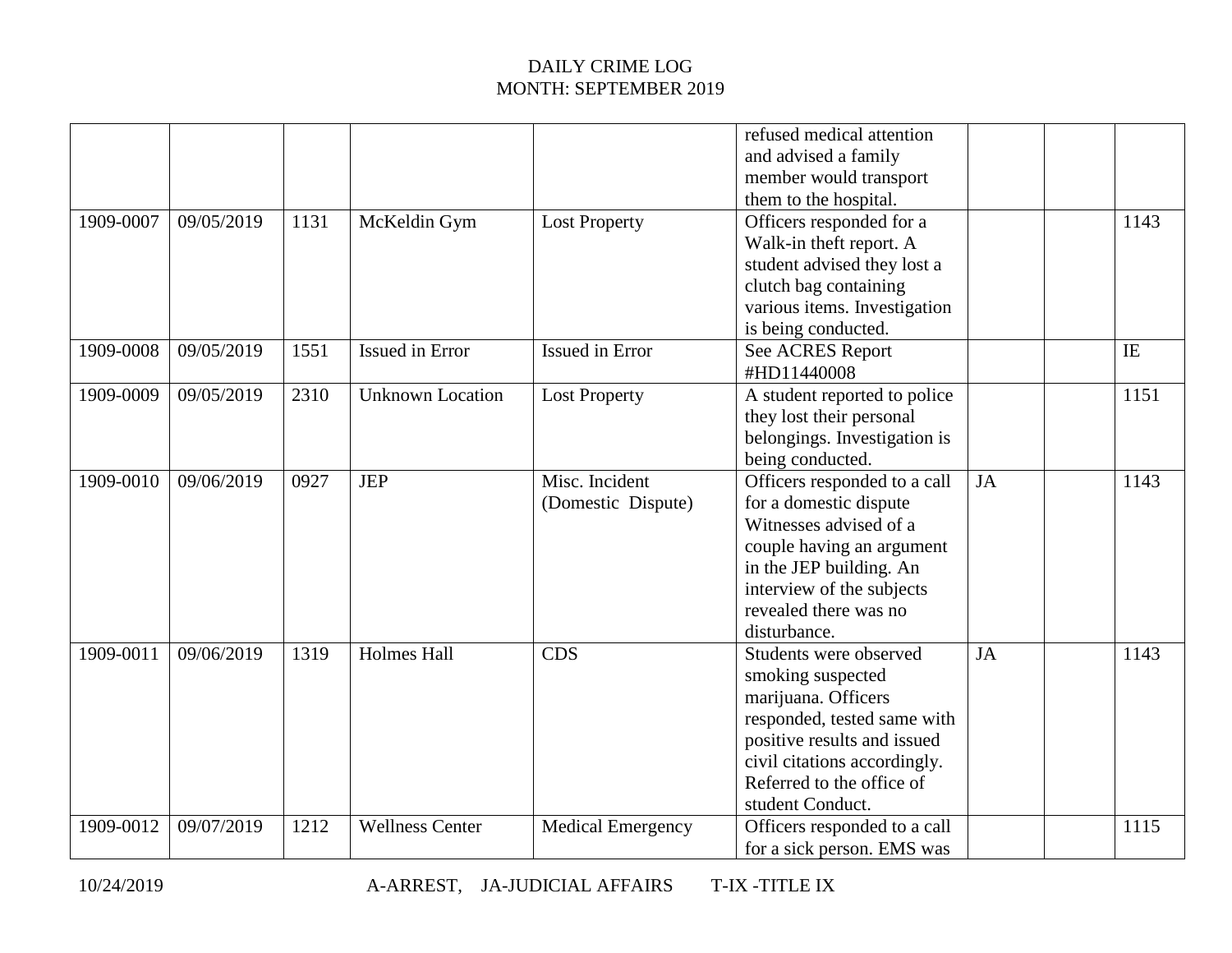|           |            |      |                         |                          | called, responded and<br>transported the same to the |    |            |
|-----------|------------|------|-------------------------|--------------------------|------------------------------------------------------|----|------------|
|           |            |      |                         |                          | hospital.                                            |    |            |
| 1909-0013 | 09/07/2019 | 1435 | <b>CMRC</b>             | <b>Property Damage</b>   | An officer responded to take                         |    | 1142       |
|           |            |      |                         |                          | a property damage report.                            |    |            |
|           |            |      |                         |                          | Investigation revealed the                           |    |            |
|           |            |      |                         |                          | victim's vehicle had been                            |    |            |
|           |            |      |                         |                          | scratched in various                                 |    |            |
|           |            |      |                         |                          | locations by an unknown                              |    |            |
|           |            |      |                         |                          | $object(s)$ .                                        |    |            |
| 1909-0014 | 09/07/2019 |      | Issued in Error         | Issued in Error          | See ACRES Report                                     |    | $\rm I\!E$ |
|           |            |      |                         |                          | #HD11440008                                          |    |            |
| 1909-0015 | 09/09/2019 | 1630 | <b>Computer Science</b> | <b>Suspicious Person</b> | Officers responded to a                              |    | 1142       |
|           |            |      |                         |                          | report of a suspicious                               |    |            |
|           |            |      |                         |                          | person in the area. Same                             |    |            |
|           |            |      |                         |                          | was gone on arrival.                                 |    |            |
|           |            |      |                         |                          | Investigation is being                               |    |            |
|           |            |      |                         |                          | conducted.                                           |    |            |
| 1909-0016 | 09/10/2019 | 1054 | Lot A                   | Impound                  | Illegally parked vehicle was                         |    | 1143       |
|           |            |      |                         |                          | ticket and towed.                                    |    |            |
| 1909-0017 | 09/10/2019 | 1354 | James Gym               | <b>Injured Person</b>    | Injuries were reported to                            |    | 1144       |
|           |            |      |                         |                          | Police during a concert in                           |    |            |
|           |            |      |                         |                          | the Leonidas James Gym                               |    |            |
|           |            |      |                         |                          | during a concert where the                           |    |            |
|           |            |      |                         |                          | artist threw money into the                          |    |            |
|           |            |      |                         |                          | crowd causing people to                              |    |            |
|           |            |      |                         |                          | rush the stage. Investigation                        |    |            |
|           |            |      |                         |                          | is being conducted.                                  |    |            |
| 1909-0018 | 09/12/2019 | 1041 | Henry Circle            | Impound                  | <b>Illegally parked vehicle was</b>                  |    | 1115       |
|           |            |      |                         |                          | ticket and towed.                                    |    |            |
| 1909-0019 | 09/12/2019 | 1529 | <b>Haley Hall</b>       | <b>CDS</b>               | Suspected CDS marijuana                              | JA | 1151       |
|           |            |      |                         |                          | was observed by RA staff                             |    |            |
|           |            |      |                         |                          | members while performing                             |    |            |
|           |            |      |                         |                          | health and wellness                                  |    |            |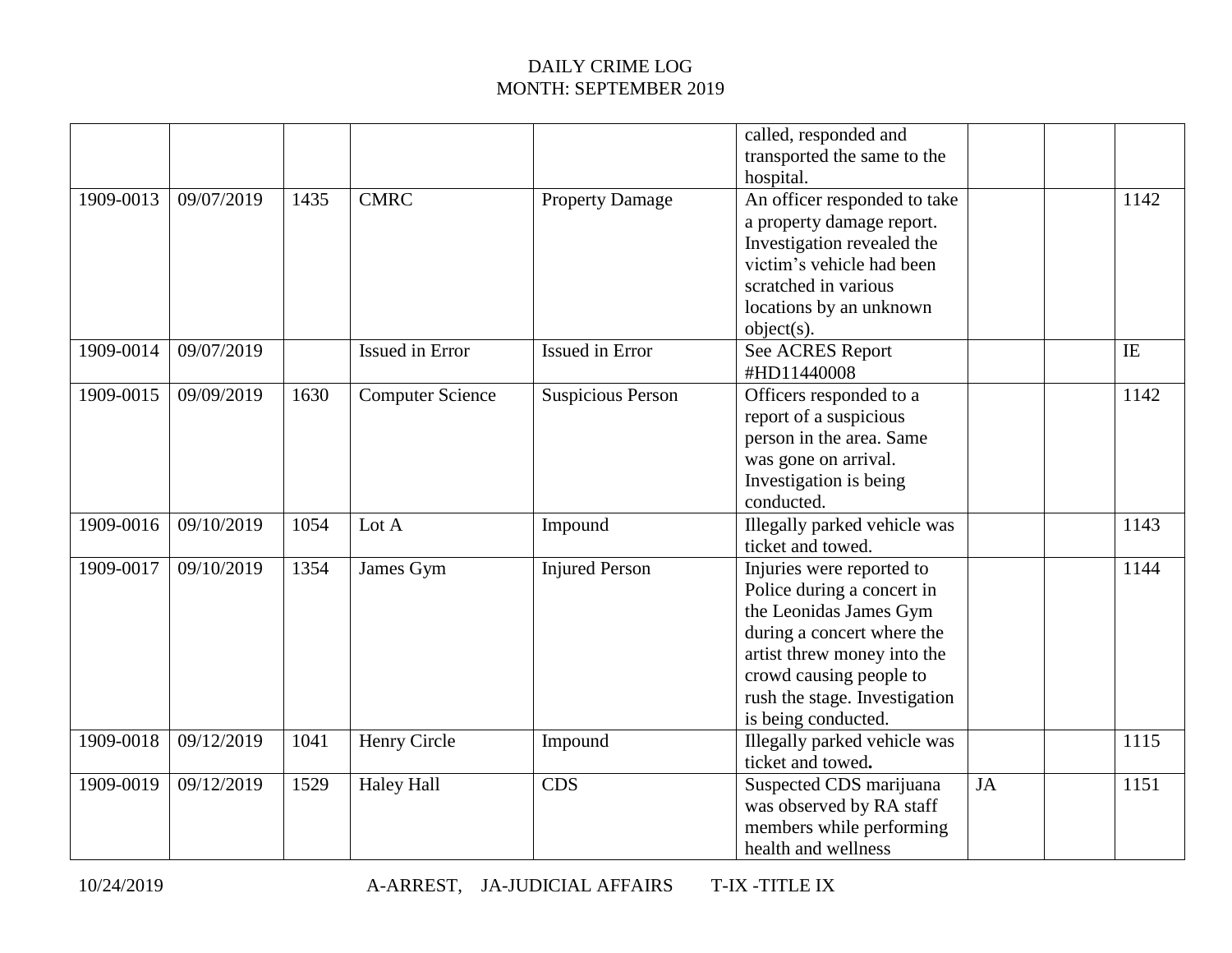|           |            |      |                 |                                   | inspections. Suspected<br>marijuana and paraphernalia<br>was seized by officers upon<br>arrival and placed in<br>property. Referred to the<br>Office of Student Conduct.                                                                 |           |      |
|-----------|------------|------|-----------------|-----------------------------------|------------------------------------------------------------------------------------------------------------------------------------------------------------------------------------------------------------------------------------------|-----------|------|
| 1909-0020 | 09/13/2019 | 1235 | Issued in Error | Issued in Error                   | See Report #1909-0021                                                                                                                                                                                                                    |           | 1143 |
| 1909-0021 | 09/13/2019 | 1229 | McKeldin        | Medical Emergency                 | While walking with an<br>officer in the McKeldin<br>Gymnasium., the victim's<br>hand was closed in a door<br>causing it to bleed. Officers<br>rendered aid and called<br>EMS who treated the<br>wound.                                   |           | 1143 |
| 1909-0022 | 09/13/2019 | 1230 | McKeldin        | <b>Lost Property</b>              | A student advised they lost<br>their parking permit.                                                                                                                                                                                     |           | 1143 |
| 1909-0023 | 09/13/2019 | 1231 | McKeldin        | Theft under \$500<br>$\mathbf{1}$ | $6(K)$ \$50 A book bag valued<br>at \$50.00 was reported<br>stolen from the game room.<br>An investigation is being<br>completed.                                                                                                        |           | 1143 |
| 1909-0024 | 09/13/2019 | 1834 | Kennard         | <b>CDS</b>                        | A student was observed<br>smoking suspected<br>marijuana by an on-duty<br>police officer. Same was<br>confiscated and tested<br>positive for marijuana. A<br>civil citation was issued.<br>Referred to the Office of<br>Student Conduct, | <b>JA</b> | 1144 |
| 1909-0025 | 09/13/2019 | 0930 | <b>CNSM</b>     | <b>CDS</b>                        | Officers observed a<br>suspected drug deal.<br>Investigation revealed a                                                                                                                                                                  | JA        | 1144 |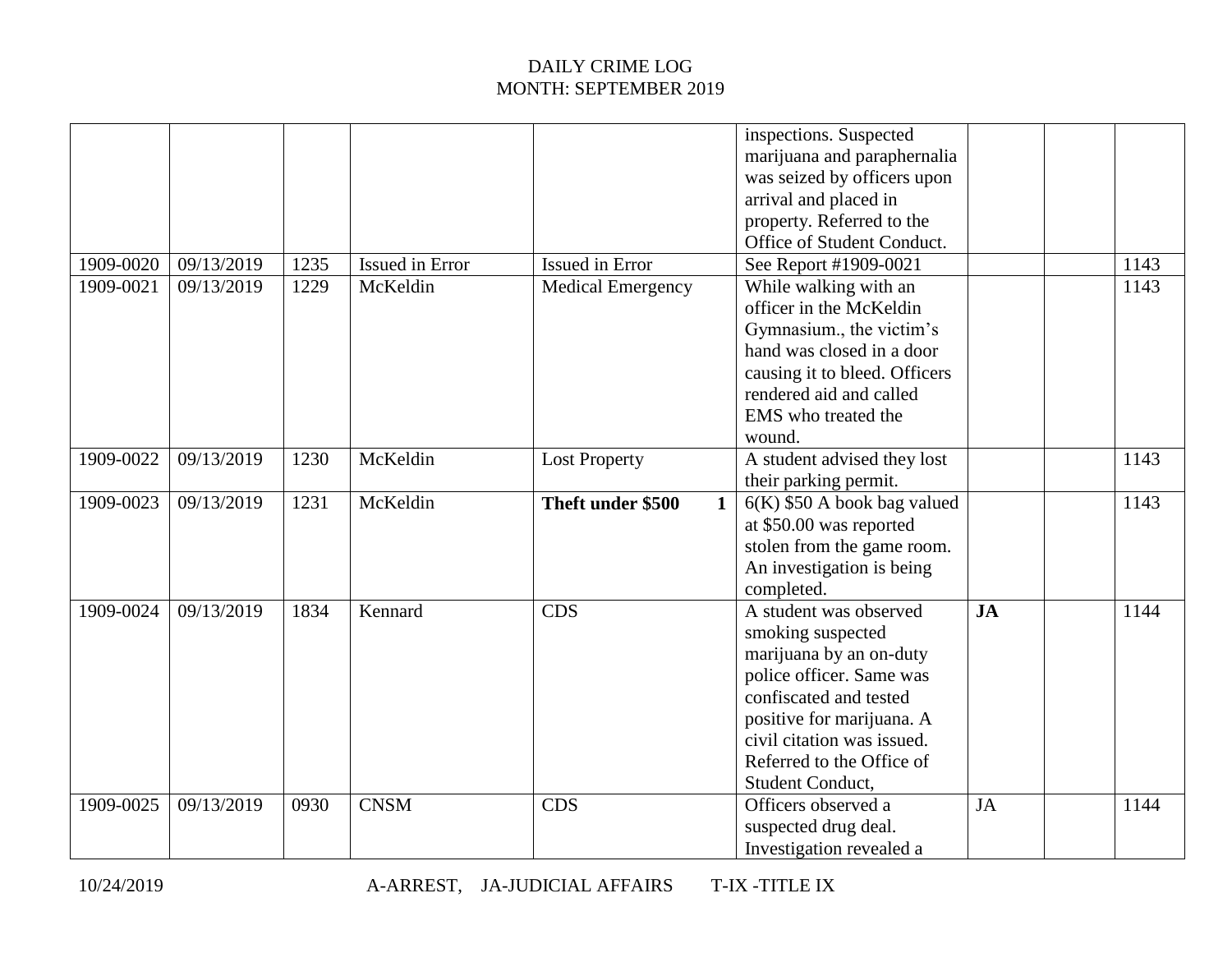|           |            |      |                                           |                                               | commuter student in<br>possession of cylinders<br>containing suspected<br>marijuana and<br>paraphernalia.                                                       |      |
|-----------|------------|------|-------------------------------------------|-----------------------------------------------|-----------------------------------------------------------------------------------------------------------------------------------------------------------------|------|
| 1909-0026 | 09/16/2019 | 1054 | Issued in Error. See<br>report #1909-0022 | Issued in Error. See<br>report #1909-0022     | Issued in Error. See report<br>#1909-0022                                                                                                                       | 1143 |
| 1909-0027 | 09/16/2019 | 1115 | McKeldin                                  | $\overline{2}$<br><b>Theft Under \$1500</b>   | $6(K)$ \$799 IPAD A student<br>reported their IPAD was<br>stolen from the game room<br>out of their book bag.<br>Investigation is being<br>conducted.           | 1143 |
| 1909-0028 | 09/16/2019 | 1300 | Proctor                                   | <b>CDS</b>                                    | Officers responded to an<br>area reported to have a<br>strong odor of marijuana.<br>Investigation revealed two<br>individuals in the area. No<br>CDS was found. | 1143 |
| 1909-0029 | 09/16/2019 | 1500 | <b>CNSM</b>                               | Miscellaneous Incident<br>(Suspicious Person) | Officers responded to a call<br>for a person posting stickers<br>on campus. Same was<br>located and escorted off<br>campus with a trespass<br>warning.          | 1145 |
| 1909-0030 | 09/16/2019 |      | Report # Issued in<br>error               | Report # Issued in error                      | Report # Issued in error                                                                                                                                        |      |
| 1909-0031 | 09/16/2019 | 1630 | McKeldin                                  | <b>Lost Property</b>                          | A student advised police<br>they lost their parking<br>permit. A replacement<br>permit was issued.                                                              | 1145 |
| 1909-0032 | 09/16/2019 | 1500 | Tubman Hall                               | Haz-Med Condition                             | Cleaning services reported<br>an unsafe environment.<br>Officers responded and                                                                                  | 1145 |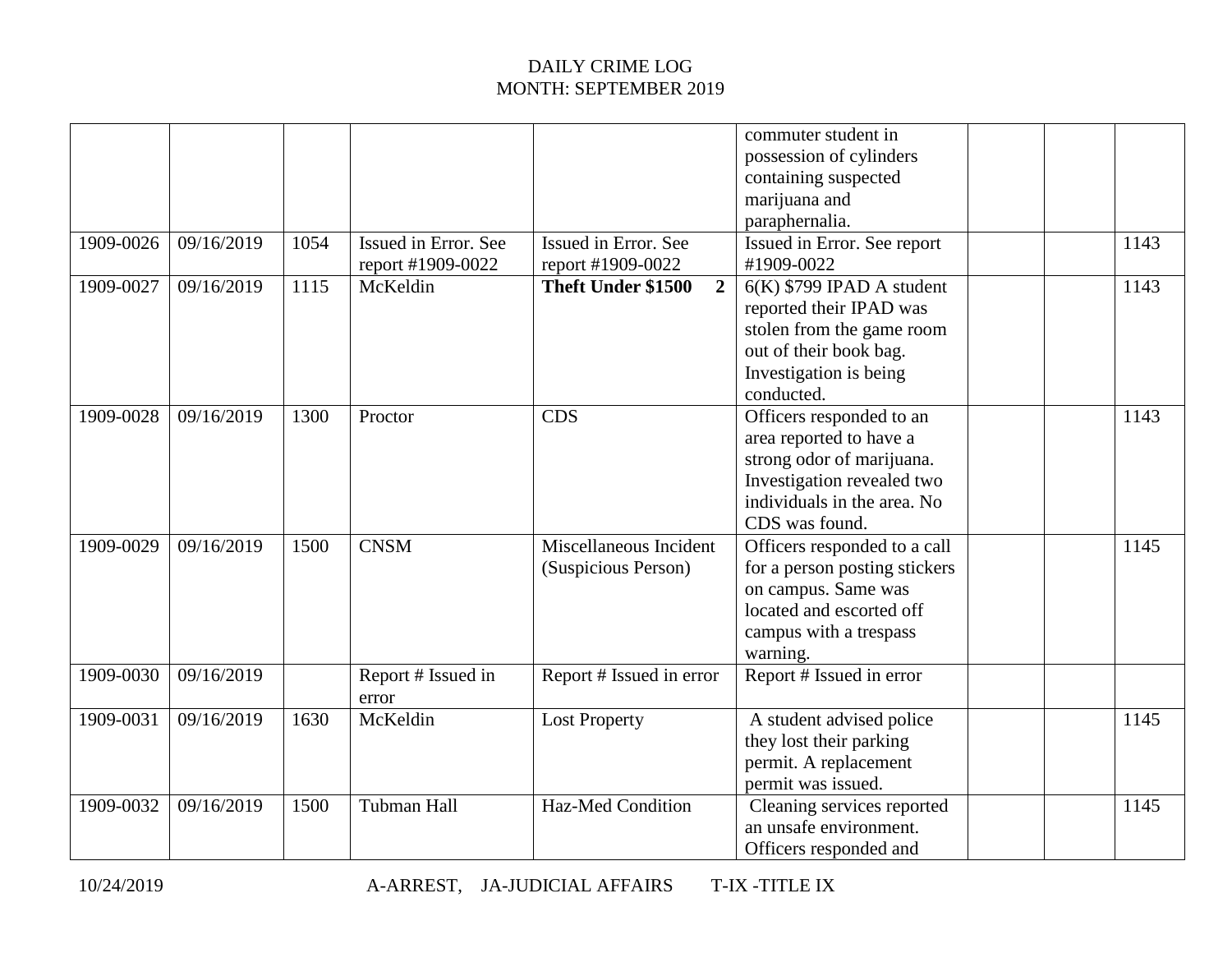|           |            |      |                        |                          | assured the area was<br>cleaned and disinfected.                                                                                                                                                                                                  |    |      |
|-----------|------------|------|------------------------|--------------------------|---------------------------------------------------------------------------------------------------------------------------------------------------------------------------------------------------------------------------------------------------|----|------|
| 1909-0033 | 09/17/2019 | 0907 | <b>Wellness Center</b> | <b>Medical Emergency</b> | Officers responded to a<br>person complaining of<br>migraine headaches. EMS<br>was called and the person<br>was transported to the<br>hospital.                                                                                                   |    | 1143 |
| 1909-0034 | 09/17/2019 | 1315 | Mckeldin               | <b>Lost Property</b>     | A student advised police<br>they lost their wallet. The<br>wallet was later located and<br>returned to the student with<br>all contents.                                                                                                          |    | 1143 |
| 1909-0035 | 09/18/2019 | 1230 | <b>Towers Hall</b>     | <b>CDS</b>               | Officers observed students<br>smoking suspected<br>marijuana. The students<br>were stopped and the<br>suspected marijuana seized<br>and tested with positive<br>results. Civil Citations<br>issued. Referred to the<br>office of Student Conduct. | JA | 1144 |
| 1909-0036 | 09/18/2019 | 1740 | Robinson Hall          | <b>Lost Property</b>     | A student advised police<br>they lost their wallet. The<br>wallet was later located and<br>returned to the student with<br>all contents.                                                                                                          |    | 1151 |
| 1909-0037 | 09/19/2019 | 0617 | Facilities             | <b>Medical Emergency</b> | Officers responded to a<br>person complaining of<br>abdominal Pain. EMS was<br>called and transported the<br>same to the hospital.                                                                                                                |    | 1140 |
| 1909-0038 | 09/19/2019 | 0845 | McKeldin               | <b>Lost Property</b>     | A staff member advised<br>police they lost their                                                                                                                                                                                                  |    | 1143 |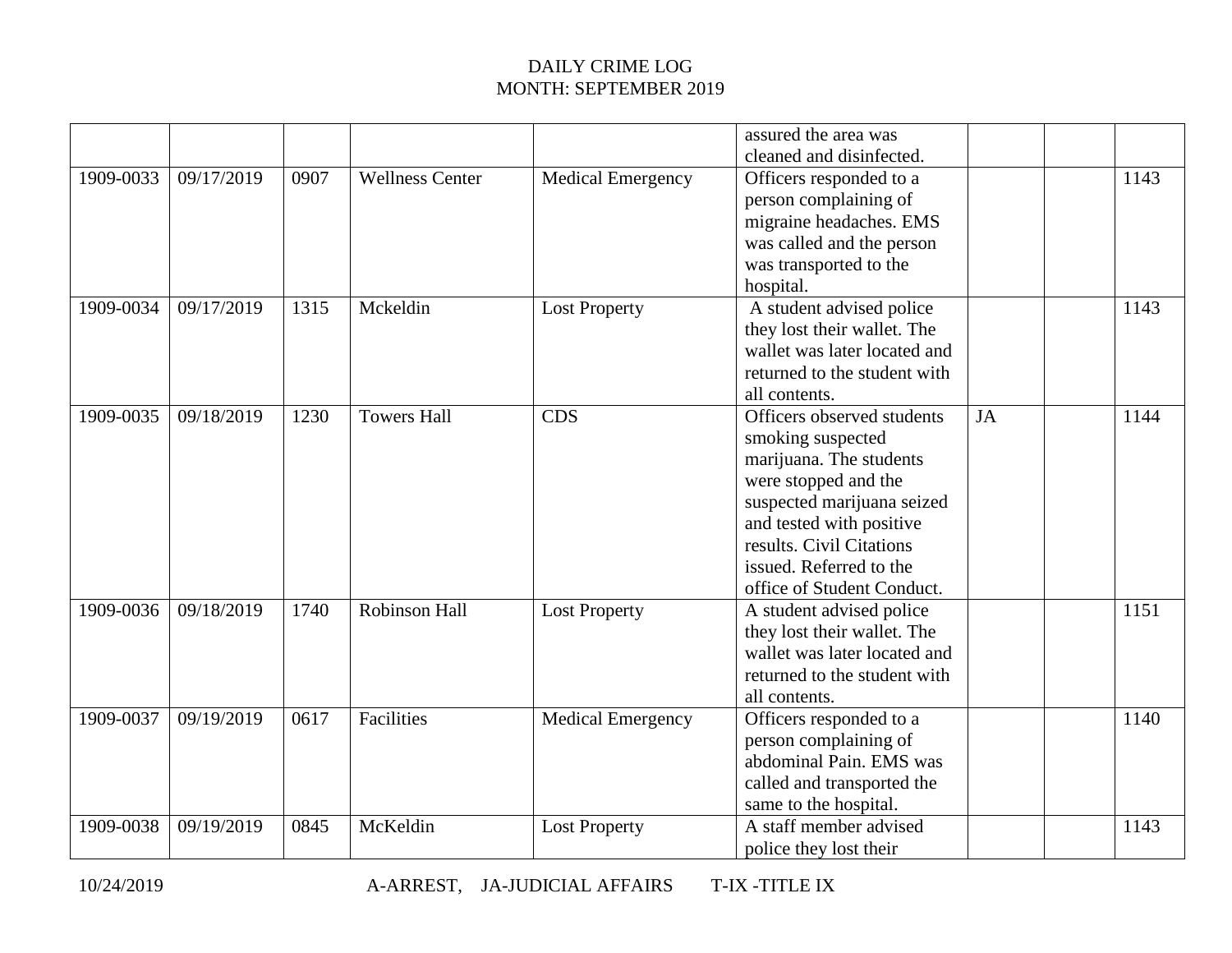|           |            |      |                      |                                          | parking permit.                                                                                                                                                                                                           |      |  |
|-----------|------------|------|----------------------|------------------------------------------|---------------------------------------------------------------------------------------------------------------------------------------------------------------------------------------------------------------------------|------|--|
| 1909-0039 | 09/19/2019 | 1058 | McKeldin             | <b>Lost Property</b>                     | A student advised police<br>they lost their wallet.<br>Investigation is being<br>conducted.                                                                                                                               | 1151 |  |
| 1909-0040 | 09/19/2019 | 2056 | McKeldin             | Miscellaneous Incident                   | A student advised police<br>there was a note left on their<br>vehicle and they did not<br>know who left the note.<br>Investigation is being<br>conducted.                                                                 | 1151 |  |
| 1909-0041 | 09/19/2019 | 2323 | Lot C                | <b>Theft from Auto</b><br>$\overline{3}$ | 6(D) \$1500 MacBook Air<br>Computer. Victim advised<br>police they left their vehicle<br>unsecured with a computer<br>in it. Upon return it was<br>gone. Investigation is being<br>conducted.                             | 1143 |  |
| 1909-0042 | 09/19/2019 | 2323 | Off Campus           | <b>Found Property</b>                    | A Bowie City Police Officer<br>found a wallet belonging to<br>a Bowie State University<br>Student at a 7 Eleven store<br>and turned it in o the BSU<br>Police. The student will be<br>contacted to recover the<br>wallet. | 1140 |  |
| 1909-0043 | 09/20/2019 | 1545 | Lot G                | <b>Property Damage</b>                   | Complainant reported<br>damage to their vehicle. No<br>signs of a vehicular<br>accident.                                                                                                                                  | 1142 |  |
| 1909-0044 | 09/21/2019 | 1744 | <b>Stadium Track</b> | <b>Lost Property</b><br>(Recovered)      | A student reported losing<br>their property to police. The<br>student later advised police<br>the property was located.                                                                                                   | 1142 |  |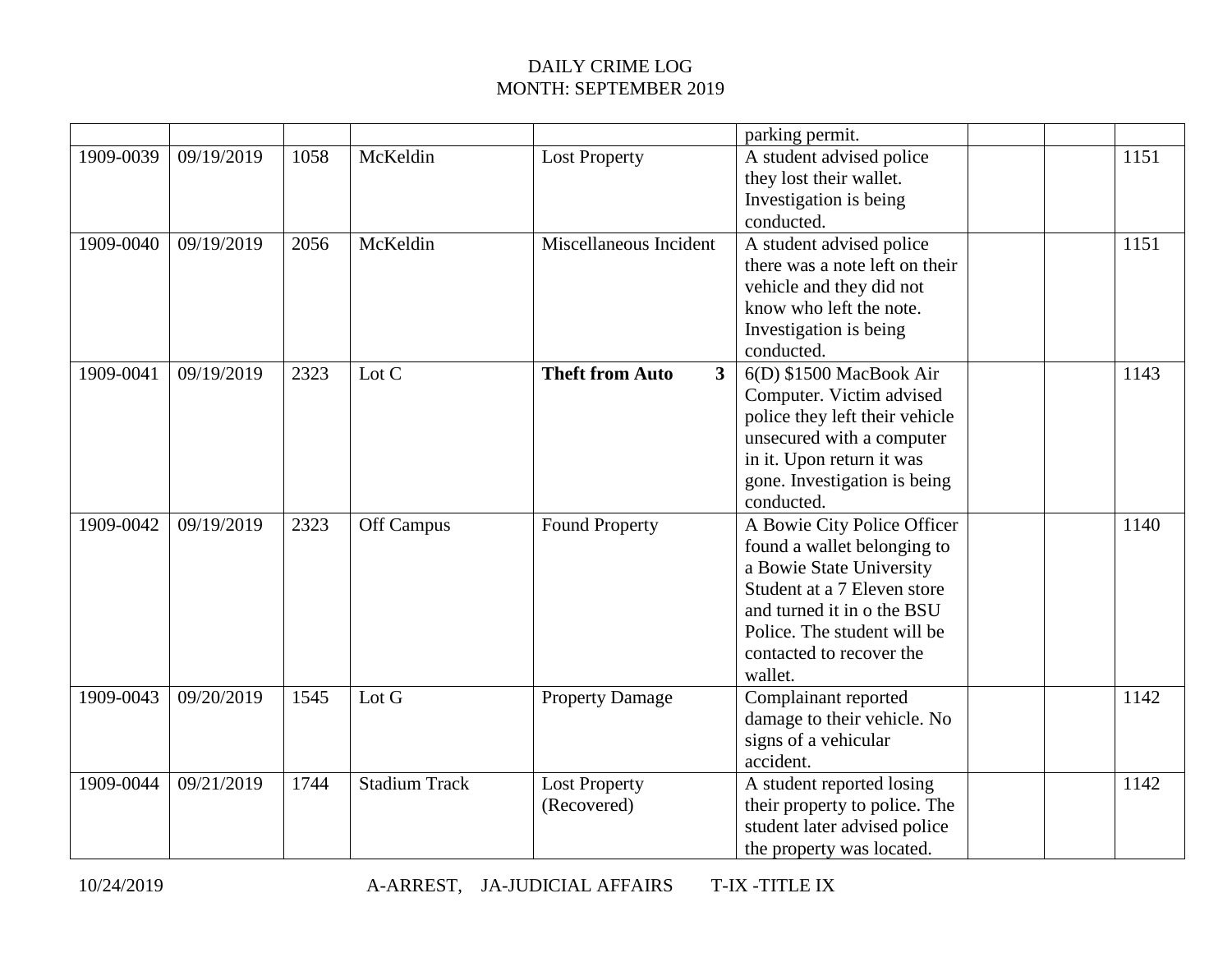| 1909-0045 | 09/22/2019 | 0020 | <b>CMRC</b>  | Misc. Incident (Noise<br>Complaint)  | Officers responded to a<br>noise complaint. | <b>JA</b> |      | 1128 |
|-----------|------------|------|--------------|--------------------------------------|---------------------------------------------|-----------|------|------|
|           |            |      |              |                                      | Investigation revealed an                   |           |      |      |
|           |            |      |              |                                      | unauthorized party in a                     |           |      |      |
|           |            |      |              |                                      | residential dwelling.                       |           |      |      |
|           |            |      |              |                                      | <b>Residential Life Staff</b>               |           |      |      |
|           |            |      |              |                                      | members ended the party.                    |           |      |      |
|           |            |      |              |                                      | Referred to the Office of                   |           |      |      |
|           |            |      |              |                                      | Student Conduct.                            |           |      |      |
| 1909-0046 | 09/22/2019 | 0444 | <b>CNSMN</b> | Fire Alarm                           | Officers responded to an                    |           |      | 1128 |
|           |            |      |              |                                      | alarm of fire. Investigation                |           |      |      |
|           |            |      |              |                                      | revealed a pipe busted in the               |           |      |      |
|           |            |      |              |                                      | building causing flooding to                |           |      |      |
|           |            |      |              |                                      | occur. Facilities responded                 |           |      |      |
|           |            |      |              |                                      | and shut off the water. The                 |           |      |      |
|           |            |      |              |                                      | alarm was then silenced.                    |           |      |      |
| 1909-0047 | 09/22/2019 | 0850 | Mckeldin     | <b>Assault 2nd Degree</b> 1          | Victim reported to police                   | <b>JA</b> |      | 1115 |
|           |            |      |              |                                      | they had been assaulted by                  |           |      |      |
|           |            |      |              |                                      | an unknown person.                          |           |      |      |
|           |            |      |              |                                      | Investigation revealed the                  |           |      |      |
|           |            |      |              |                                      | person who committed the                    |           |      |      |
|           |            |      |              |                                      | assault is a BSU student.                   |           |      |      |
|           |            |      |              |                                      | Victim did not wish to                      |           |      |      |
|           |            |      |              |                                      | pursue criminal charges.                    |           |      |      |
|           |            |      |              |                                      | Referred to the Office of                   |           |      |      |
|           |            |      |              |                                      | Student Conduct.                            |           |      |      |
| 1909-0048 | 09/22/2019 | 2218 | <b>CMRC</b>  | <b>Assault 2<sup>nd</sup> Degree</b> | After an argument an                        | <b>JA</b> | T-IX | 1142 |
|           |            |      |              | (Domestic Related)<br>$\overline{2}$ | individual tried to forcefully              |           |      |      |
|           |            |      |              |                                      | remove another individual                   |           |      |      |
|           |            |      |              |                                      | (former domestic partner)                   |           |      |      |
|           |            |      |              |                                      | from an elevator by                         |           |      |      |
|           |            |      |              |                                      | grabbing them by both arms                  |           |      |      |
|           |            |      |              |                                      | and pulling them. Referred                  |           |      |      |
|           |            |      |              |                                      | to Title IX and the Office of               |           |      |      |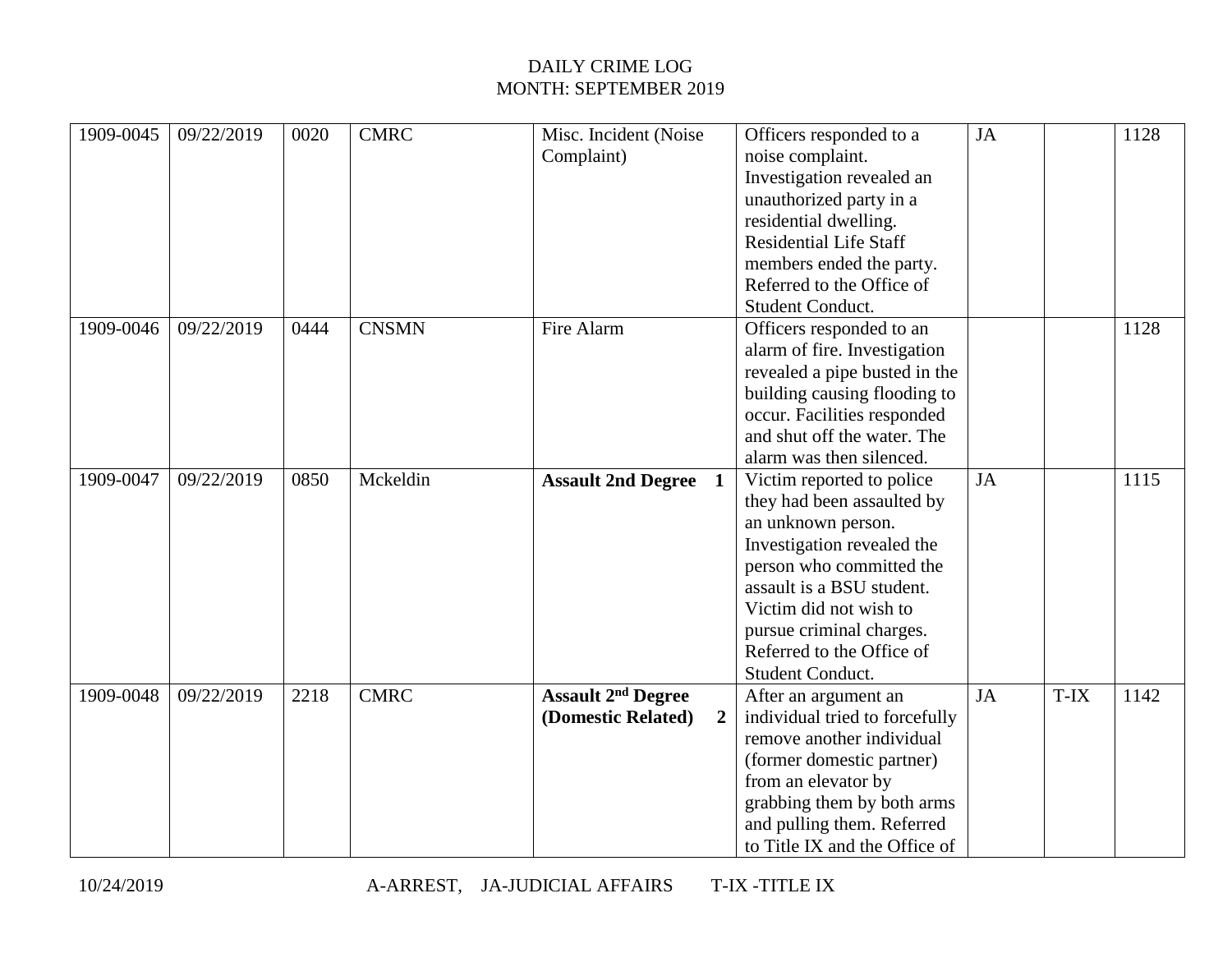|           |            |      |                   |                             | <b>Student Conduct.</b>        |    |        |      |
|-----------|------------|------|-------------------|-----------------------------|--------------------------------|----|--------|------|
| 1909-0049 | 09/23/2019 | 1257 | <b>MLK</b>        | <b>Medical Emergency</b>    | Officers were advised of a     |    |        | 1143 |
|           |            |      |                   |                             | student having suicidal        |    |        |      |
|           |            |      |                   |                             | thoughts. EMS was called       |    |        |      |
|           |            |      |                   |                             | and the student was            |    |        |      |
|           |            |      |                   |                             | transported to the hospital    |    |        |      |
|           |            |      |                   |                             | voluntarily for evaluation.    |    |        |      |
| 1909-0050 | 09/23/2019 | 1600 | Library           | Misc. Incident              | A student advised another      | JA | $T-IX$ | 1145 |
|           |            |      |                   | (Harassment)                | student has been sending       |    |        |      |
|           |            |      |                   |                             | them threatening messages,     |    |        |      |
|           |            |      |                   |                             | through social media.          |    |        |      |
| 1909-0051 | 09/24/2019 | 1325 | Mckeldin          | <b>Lost Property</b>        | A student reported losing      |    |        | 1115 |
|           |            |      |                   |                             | their property to police. An   |    |        |      |
|           |            |      |                   |                             | investigation is being         |    |        |      |
|           |            |      |                   |                             | conducted.                     |    |        |      |
| 1909-0052 | 09/24/2019 | 1345 | Off Campus        | <b>Theft from Auto (Off</b> | 6(D) \$150 Dell Tablet. An     |    |        | 1143 |
|           |            |      |                   | Campus)<br>4                | employee reported their        |    |        |      |
|           |            |      |                   |                             | <b>BSU</b> issued Dell tablet  |    |        |      |
|           |            |      |                   |                             | missing from their vehicle     |    |        |      |
|           |            |      |                   |                             | while they were out of         |    |        |      |
|           |            |      |                   |                             | State. The incident was not    |    |        |      |
|           |            |      |                   |                             | reported to the out of State   |    |        |      |
|           |            |      |                   |                             | Law Enforcement Officials.     |    |        |      |
| 1909-0053 | 09/24/2019 | 1640 | Henry Admin       | Trespassing                 | Officers responded to a call   |    |        | 1142 |
|           |            |      |                   |                             | for an individual who was      |    |        |      |
|           |            |      |                   |                             | banned from campus by          |    |        |      |
|           |            |      |                   |                             | university officials. Same     |    |        |      |
|           |            |      |                   |                             | was located and advised to     |    |        |      |
|           |            |      |                   |                             | leave campus with a            |    |        |      |
|           |            |      |                   |                             | trespass warning.              |    |        |      |
| 1909-0054 | 09/24/2019 | 1445 | <b>Across MLK</b> | Theft under \$1500<br>5     | $6(k)$ \$400 Fraternity        |    |        | 1115 |
|           |            |      |                   |                             | <b>Organizational Shield.</b>  |    |        |      |
|           |            |      |                   |                             | Police responded to a call     |    |        |      |
|           |            |      |                   |                             | for the theft of the Fraternal |    |        |      |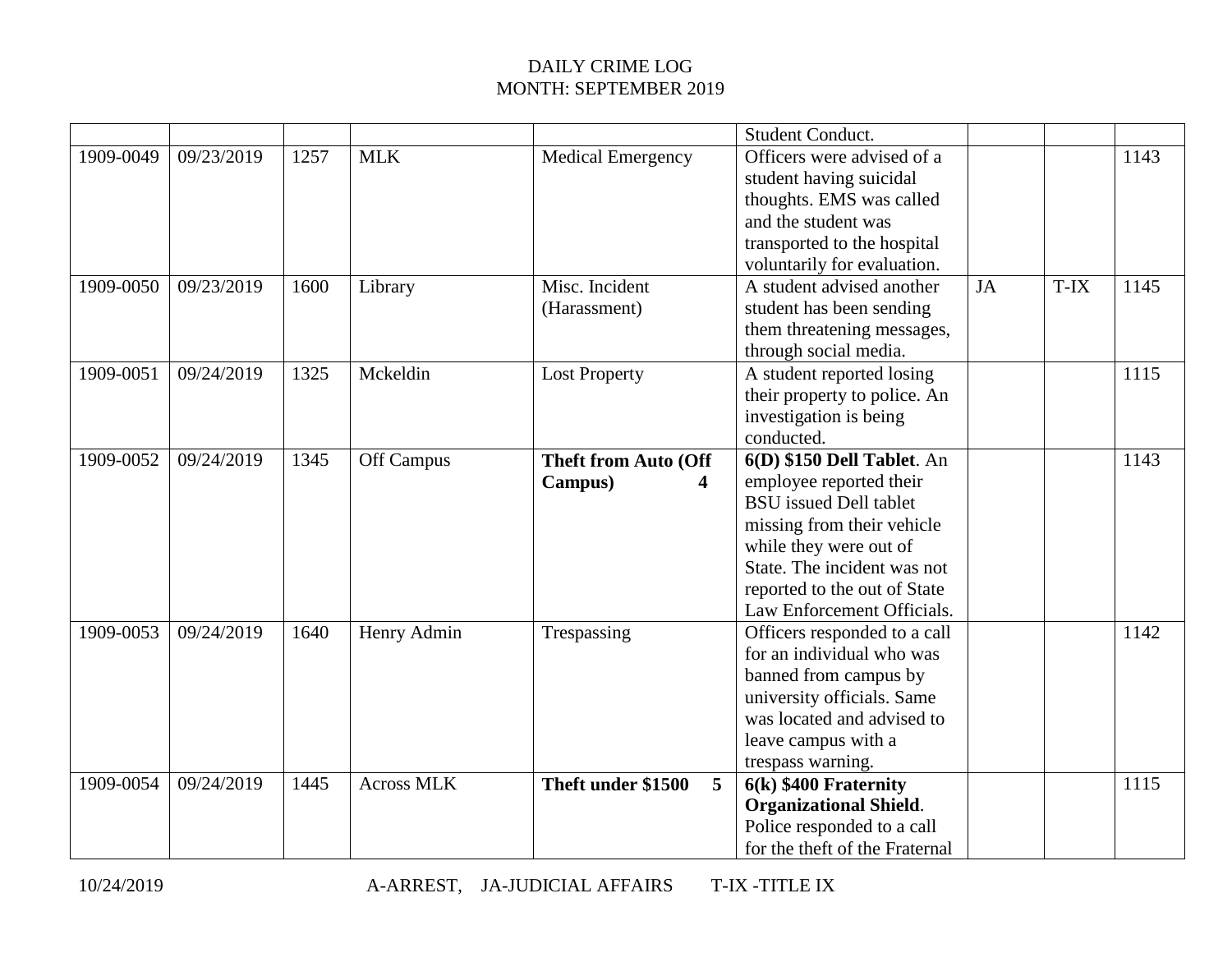| 1909-0055<br>09/24/2019<br>Lot B<br>1244<br>Impound<br>1909-0056<br>09/25/2019<br>1700<br>Lot G<br>Impound<br>Misc. Incident<br>1909-0057<br>09/25/2019<br>2355<br>Unknown | An illegally parked vehicle<br>was ticked and towed.<br>An illegally parked vehicle<br>was ticked and towed.<br>JA<br>Police were advised that a<br>student was making threats<br>to harm themselves over                                                     | 1143<br>1115<br>1128 |
|----------------------------------------------------------------------------------------------------------------------------------------------------------------------------|---------------------------------------------------------------------------------------------------------------------------------------------------------------------------------------------------------------------------------------------------------------|----------------------|
|                                                                                                                                                                            |                                                                                                                                                                                                                                                               |                      |
|                                                                                                                                                                            |                                                                                                                                                                                                                                                               |                      |
| (Information)                                                                                                                                                              | social media. Investigation<br>revealed university staff<br>members were already<br>aware but had not reported<br>the same to police. Attempts<br>were made to contact the<br>student with negative<br>results. Referred to the<br>Office of Student Conduct. |                      |
| 1909-0058<br>09/26/2019<br>1303<br>Lot D<br>Miscellaneous (vehicle<br>Fire)                                                                                                | Officers responded to a call<br>for a smoking vehicle. Upon<br>arrival fire fighters were<br>extinguishing a car engine.<br>No injuries or other<br>property damage.                                                                                          | 1143                 |
| 09/26/2019<br>1319<br>1909-0059<br><b>CDS</b><br>Towers<br>Misc. Incident<br>1909-0060<br>09/26/2019<br>2153<br><b>JEP</b>                                                 | An officer in a marked<br>JA<br>patrol vehicle observed a<br>student smoking suspected<br>marijuana. Same was<br>confiscated and will be<br>tested. Referred to the<br>Office of Student Conduct.<br>A professor advised police                               | 1144<br>1151         |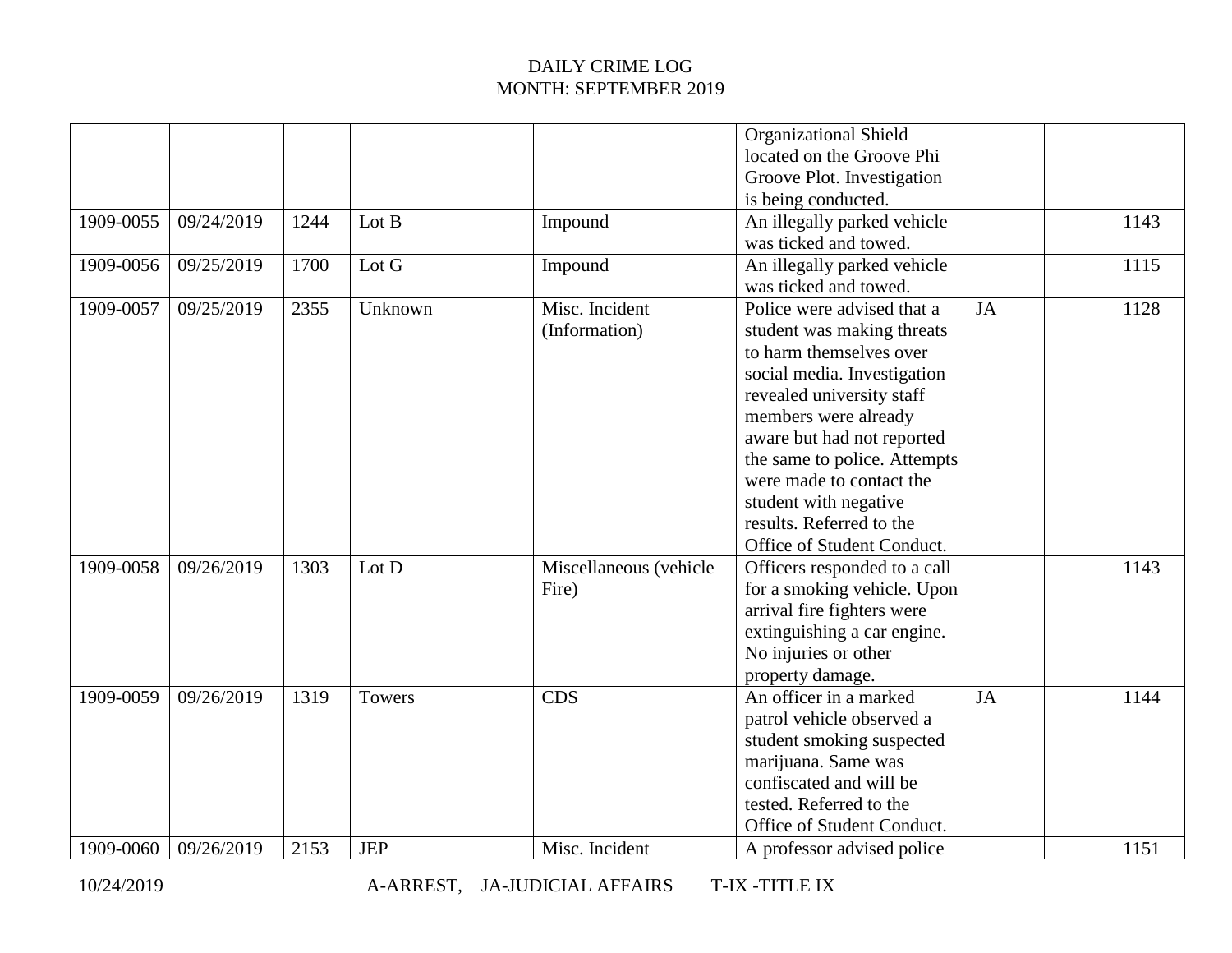|           |            |      |                    | (Unapproved messaging                    | someone created an            |           |      |
|-----------|------------|------|--------------------|------------------------------------------|-------------------------------|-----------|------|
|           |            |      |                    | Account)                                 | unapproved messaging          |           |      |
|           |            |      |                    |                                          | account in their name sent    |           |      |
|           |            |      |                    |                                          | messages to an unknown        |           |      |
|           |            |      |                    |                                          | amount of students that they  |           |      |
|           |            |      |                    |                                          | had cancelled a class.        |           |      |
|           |            |      |                    |                                          | Investigation is being        |           |      |
|           |            |      |                    |                                          | conducted.                    |           |      |
| 1909-0061 | 09/26/2019 | 1751 | <b>NSC</b>         | Theft Under \$1500<br>6                  | 6(k) \$175.00 Apple Air       |           | 1151 |
|           |            |      |                    |                                          | pod Case. Officers            |           |      |
|           |            |      |                    |                                          | responded to a call for       |           |      |
|           |            |      |                    |                                          | stolen property.              |           |      |
|           |            |      |                    |                                          | Complainant advised their     |           |      |
|           |            |      |                    |                                          |                               |           |      |
|           |            |      |                    |                                          | Air pod case was stolen       |           |      |
|           |            |      |                    |                                          | from the game room.           |           |      |
|           |            |      |                    |                                          | Investigation is being        |           |      |
|           |            |      |                    |                                          | conducted.                    |           |      |
| 1909-0062 | 09/26/2019 | 1127 | McKeldin           | <b>Theft from Auto</b><br>$\overline{7}$ | 6(K) Complainant advised      |           | 1143 |
|           |            |      |                    |                                          | police that items were stolen |           |      |
|           |            |      |                    |                                          | from their parked vehicle.    |           |      |
|           |            |      |                    |                                          | No signs of forced entry      |           |      |
|           |            |      |                    |                                          | Investigation is being        |           |      |
|           |            |      |                    |                                          | conducted.                    |           |      |
| 1909-0063 | 09/27/2019 | 1639 | McKeldin           | Harassment                               | A student reported to police  |           | 1142 |
|           |            |      |                    |                                          | that a former intimate        |           |      |
|           |            |      |                    |                                          | partner who is a former       |           |      |
|           |            |      |                    |                                          | student will not stop calling |           |      |
|           |            |      |                    |                                          | and texting. The student was  |           |      |
|           |            |      |                    |                                          | advised of how to file        |           |      |
|           |            |      |                    |                                          | charges and file a            |           |      |
|           |            |      |                    |                                          | restraining order.            |           |      |
| 1909-0064 |            |      | Report # Issued in | Report # Issued in Error                 | Report # Issued in Error      |           |      |
|           |            |      | Error              |                                          |                               |           |      |
|           | 09/28/2019 | 2138 | <b>CMRC</b>        | Verbal Altercation                       |                               |           |      |
| 1909-0065 |            |      |                    |                                          | Officers responded to a       | <b>JA</b> | 1151 |